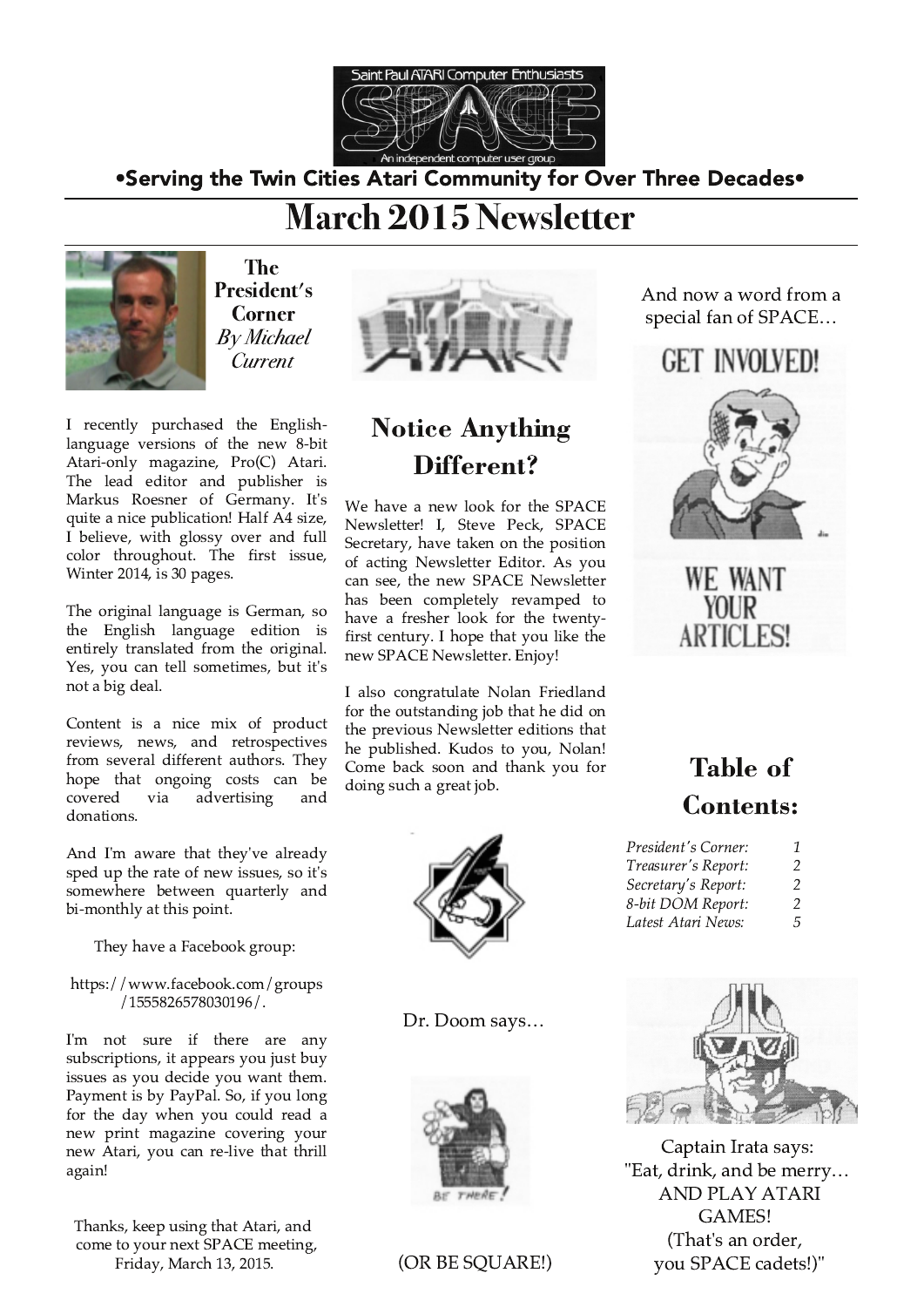

Sorry I couldn't make it to the<br>February SPACE meeting and SPACE meeting thank you to Glen for covering for me. Our granddaughter's jazz dance team made it to the State Tournament held that Friday and Jackie and I had to be there.

They danced the best I had seen all year and except for one judge, who scored them in tenth place while every other judge scored them fourth or fifth, they placed them ninth in the finals. It was nice to see the other coaches tell us that we were screwed out of the finals.

As you probably saw on the Sunday news of that weekend there was much more controversy after the triple A kick competition. So be the politics even in high school sports.

Even though I wasn't at the meeting, I have news to pass on concerning our bank balance. I got the bill for the room rental for 2014 and they reduced our balance by \$300.00. And then when I got our bank statement, I found out that the bank is starting to deduct \$2.00 for the paper statement.

I want to discuss changing our bank account to avoid the \$2.00 per month charge, but I want to make sure you are all okay to do this.<br>Also, the Falcon Heights Also, the Falcon Heights Community Center wants to charge \$30.00 per month instead of the usual \$25.00 per month room rental fee.

It doesn't seem like a lot, but it adds up to another  $$60.00$  for the year. Some things to consider for the March meeting. See you then.



#### **HELLO WORLD!: D**

Well, it's time for another edition of the Secretary's Report, isn't it? So, with that, here I go:

The only members of the Club present at the February 13th meeting were Lance, Glen, and myself. It was a short meeting because there were the three of us.

We had a blast with the new DOM. however, and it was definitely a fun DOM to play. I will discuss it more in the 8-bit DOM Report in this issue of the Newsletter.

Our membership count stands at ten members. There are no recent renewals yet, but I encourage people who need to renew to please feel free. We like the camaraderie and it's good for the Club, too. :)

Greg, our treasurer, will be with us on March 13th. I am happy that his granddaughter did her best at the dance tournament and I am sure her family are proud of her.  $\wedge$   $\wedge$ 

Well, fellow Atarians, that concludes this Secretary's Report. I will now close with this famous salutation from Stan Lee:

#### EXCELSIOR!

#### Simon says...



Buy a DOM. Support SPACE!

**Atari 8-bit DOM Report** 

By Steven Peck

Hi-ho, fellow Atarians! I am back with the Atari 8-bit DOM Report.

Or Reports, I should say.

I say that because I am going to report on two DOMs for this month because I need to catch up on my backlogged DOM Reports. Sorry about the hiatus with the Reports, by the way.

I am going to start with the February 2015 DOM, then I will report on the January 2015 DOM. This way, I will eventually catch up on the DOMs from late 2014 as well.

So, without further adieu, here we go with my Reports:

February 2015 DOM, Side A:

Rubacka vo Kopec: In this game, vou have to position a tank battalion to destroy the enemy tank. I do not know if this is a two-player game or not. It seems like the game "Capture the Flag", or something on that order. I am not sure because I did not have another player against me, so I cannot say.

It looks fun, but maybe a little easy. Unless it really is a two-player game, anyway. Here's my score out of a possible 40 points:

Sound: 8 Graphics: 7 Gameplay: 6 Animation: 6

Total score: 27 out of 40

Bounce Ball M4: This is a Pong clone, with each player using two paddles each to get the ball into the opposing team's goal. I liked it personally. I just hope that other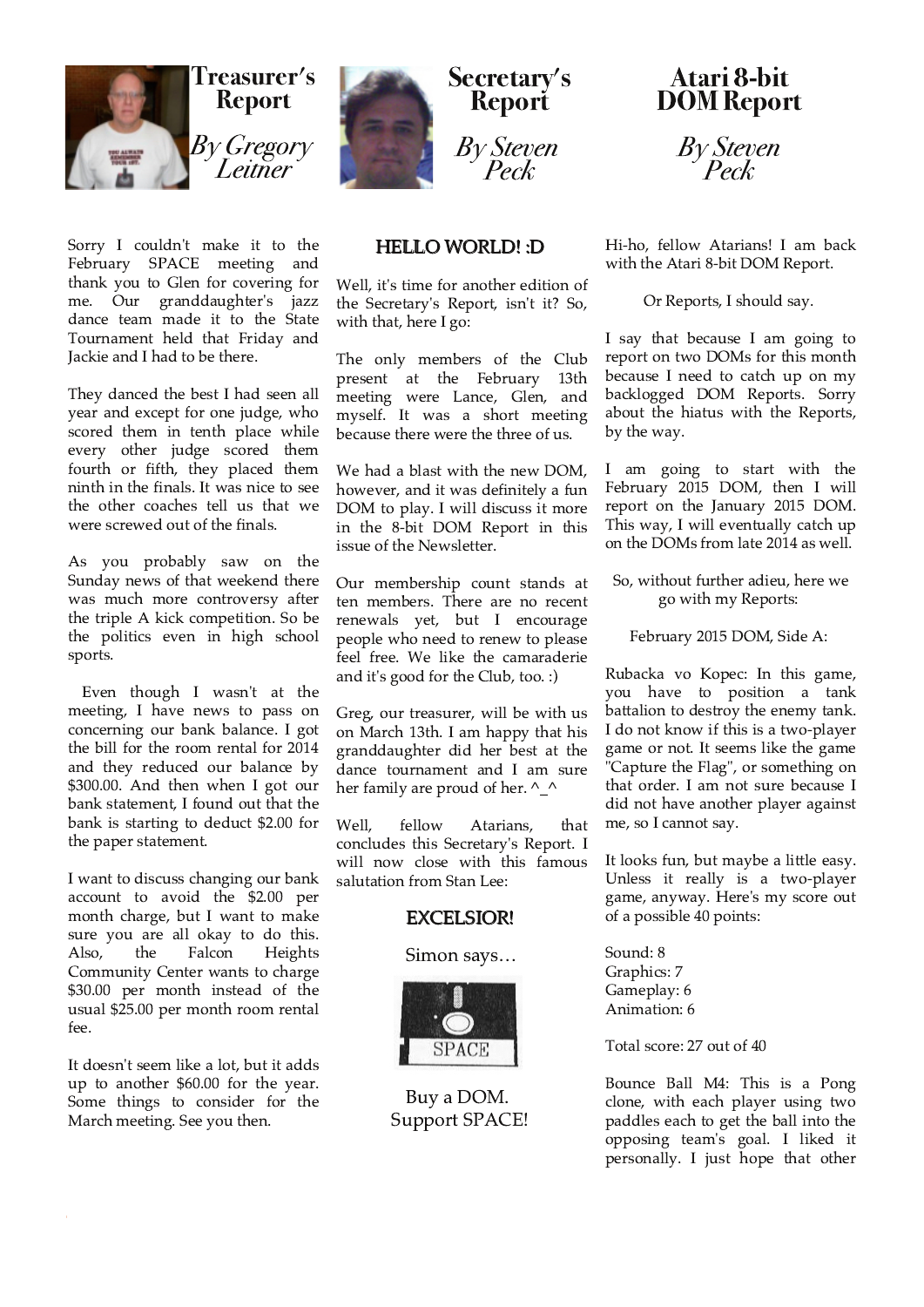people do not think another Pong clone is redundant. After all, there are a lot of them

Sound: 2 Graphics: 4 Gameplay: 7 Animation: 5

Total score: 18 out of 40

DRUTT M44: This is another Pong clone, but it's an improvement in graphics and gameplay. I enjoyed this over Bounce Ball. It is either one or two players. Great sound, too. But, I think it has a PAL problem. After all, it is from Europe and the Europeans do not use NTSC on their televisions.

Sound: 10 Graphics: 10 Gameplay: 9 Animation: 9

Total score: 38 out of 40

Lunar Jetman: This is a difficult game. It has great sound and graphics to boot. You have to get items onto your lunar buggy without getting hit by space debris. It is quite a challenge, let me assure you about that fact.

Sound: 10 Graphics: 10 Gameplay: 9 Animation: 10

Total score: 39 out of 40

Side B:

Night Escape: I could not really figure this game out. It seems you have to dodge your enemies and try to get away from them. You have a gun to shoot them with, but they can regenerate and attack you all over again. I did not like this game very much because I could not figure it out. It could have been much better.

Sound: 3 Graphics: 2 Gameplay: 2 Animation: 2

Total score: 9 out of 40

DUCHSKCZ: I can pronounce the name of this game, but I forgot how it was really spelled. So, I will use its abbreviation as it is on the disk.

You basically do nothing but use the joystick button on this one. You play a heart trying to get ghosts coming toward you. Every time you press the button, you go to the top of the screen.

If you hit the bottom of the screen, you will crash and lose a life. You must hit the ghosts as their eyes are closed or they will kill you.

It reminds me of a game on the Atari Jaguar by Reboot called Superfly DX, which has a similar premise. There is no sound, so it needs a soundtrack. The gameplay is spot-on, however.

Sound: 0 Graphics: 6 Gameplay: 10 Animation: 7

Total score: 23 out of 40

Exoter: This is a text adventure with some graphics and even sound. I never thought I would like a text adventure, but this one was intriguing. It even has a user interface where you can decide what to do by selecting commands with a cursor. Pretty engaging for a text adventure, I must say.

Sound: 10 Graphics: 8 Gameplay: 10 Animation: 1

Total score: 29 out of 40

January 2015 DOM, Side A:

Be Strong! (by Gaetano Chiummo): This little piece has some fast-paced music in it. It sounds quite triumphant, like a fighter in training. I liked it because of that.

Total Score: 8 out of 10

Dragon Sign (by Factor6): This picture of a dragon logo is impressive at the least. It is well planned and implemented. I like the colors because they compliment each other. Excellent work.

Graphics: 8 out of 10

Ghosts (by Factor6): When I first saw the title of this musical piece, I thought of this as sounding more "haunting". It's too lively for that. Actually, it sounds positive and upbeat. Good track, wrong title. In my opinion, anyway.

Sound: 7 out of 10

I Care (by stRing): Well, this music lives up to it's name. Positive and upbeat, it sounds like it's caring music. Another nice sounding track.

Sound: 7 out of 10

Let Me See You Dance (by LiSU): This peppy track actually lives up to its name. It's lively and danceworthy. It is short, but I enjoyed it.

Sound: 8 out of 10

Moving IT! (by Krapivin Dimitry): The sound was a problem, but I think that was a PAL problem. I like the patterns moving in real-time across the screen. But, the type on the side of the screen needs to be adjusted. The colors don't jive with me. They're almost hard on the eyes.

Sound: 1 Graphics: 7 Animation: 9

Total score: 17 out of 30

Pokey Forever (by PG): Another music track, but fast-paced and pulse-pounding. This is a good track. I like it. Very nice.

Sound: 10 out of 10

Rings (by MaPa PG): This intro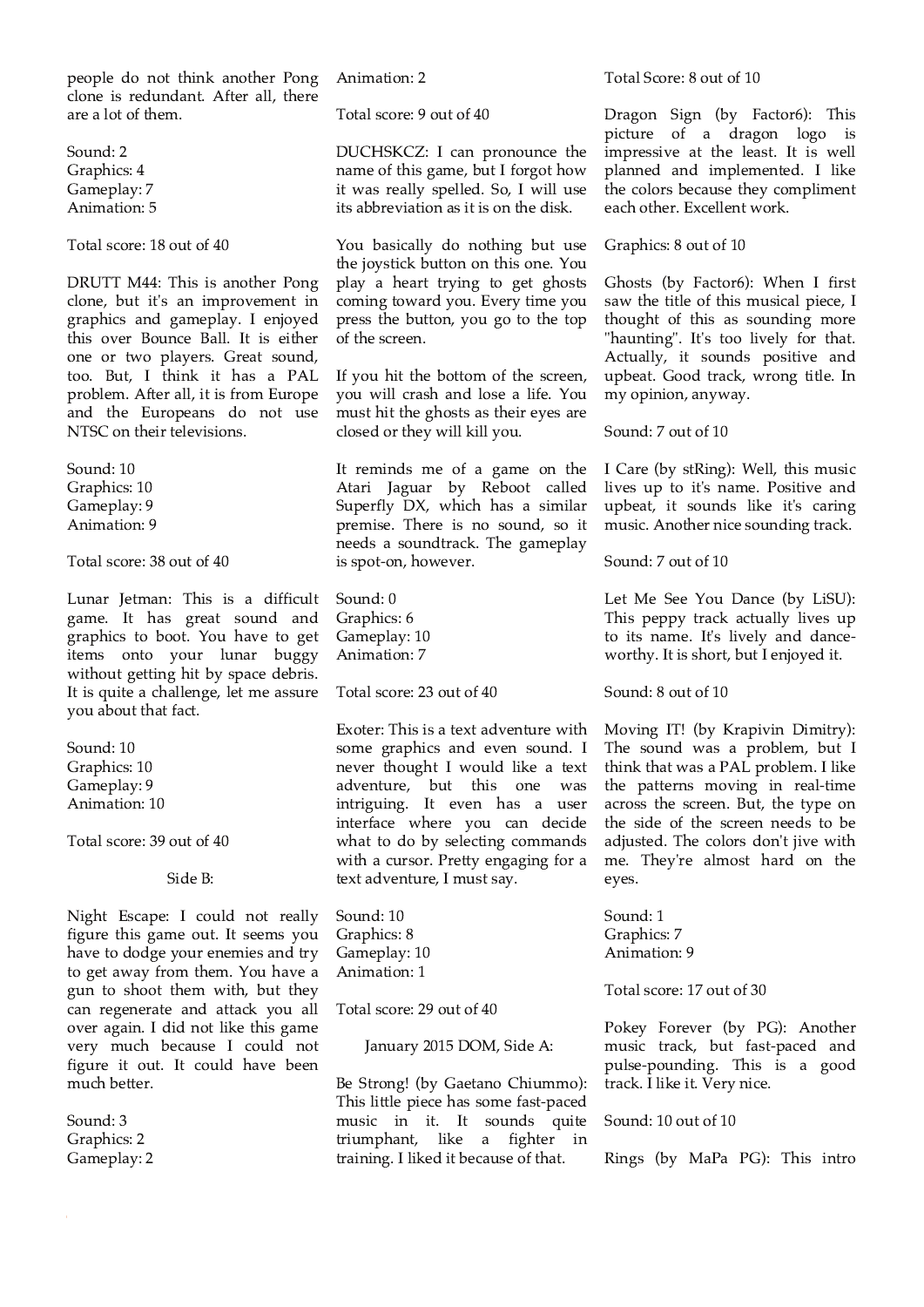shows rings that show up one ring at a time on the screen all the way up to five rings. After they get done bumping around each other, they form the logo for the Olympics.

Sound: 3 Graphics: 4 Animation: 5

Total Score: 12 out of 30

Rockford at the Olympic Games (by Fandal): This demo shows Rockford (from Boulder Dash) portrayed as an athlete in the Olympics. It shows Rockford as a modern-day clothed Olympian, and as a "naked"<br>Olympian, and as a "naked"<br>Olympian from 88 B.C. It even goes so far as to show two boulders underneath him.

I think that you know where I am getting at here. So, I will stop there. For further explanation, please see the demo... o O

Sound: 9 Graphics: 8 Animation: 7

Total score: 24 out of 30

15 Shades of Grey (by T.M.R.): You know, for an 8-bit demo, this is an impressive piece. The graphics are outstanding! You will love the part of the demo where it shows the twisting coils in real-time.

Sound: 10 Graphics: 10 Animation: 10

Total score: 30 out of 30

STOCH ATARI (by Tristesse): This is a take on the infamous (and eventually quite annoying) Nyan Cat demo. Instead of a cat's face, we see a man's face on the cat.

Sound: 8 Graphics: 9 Animation: 8

Total score: 27 out of 30

SillyVenture Guru (by JAC!): This demo would look better if there were no PAL issues inherent in the programming. I like it, though. Great music and graphics to boot.

Sound: 10

Graphics: 9 Animation: 2 (for the message ticker at the bottom of the screen.)

Total score: 21 out of 30

Vseobecna Porucha (by LiSU and Tristesse): This music track is kind of light but peppy and fast. Interesting music, and it sounds quite lively. I like it when the tempo picks up in the middle of the track. Impressive.

Sound: 9 out of 10

With the Torch on Board (by Zdenek): I don't understand where the torch comes in concerning the title of this picture, but it's actually a depiction of a submarine under the sea with sea life. It's good and fascinating. But, I think it could have been better.

Graphics: 4 out of 10

Boom 4K: this demo has a PAL problem, but I was able to see its premise. It shows a fancy comet-like anomaly in the starry sky spelling out "THE VISION RULES" in capital letters. Then, there is an explosion and a message at the top of the screen. This must be a 4 kilobyte demo, hence the name.

Sound: 7 Graphics: 6 Animation: 9

Total score: 22 out of 30

Dark Magic: This picture is very striking. I like the detail and the color gives it a forebodinng quality.

Graphics: 10 out of 10

15 Hues (by T.M.R.) This demo shows rainbow colors dancing up and down. It does have a PAL issue, however. I don't know. The music is good, however.

Sound: 6 out of 10

Side B:

Wap-Niak 2K12: This is an invite to a get together for Atari users from 2012 in Warsaw, Poland. The music is Michael's Jackson's "Thriller".

Graphics: 5 Animation: 5

Total score: 15 out of 30

Beidny Pies Antony 2 (by Chory Odbyt): In this 2-player game you have to pick up dog droppings and the dog keeps laying them all over the place. Enough said.

Sound: 7 Graphics: 5 Animation: 5 Gameplay: 3

Total score: 20 out of 40

Russian Roulette (by Miker and Sikor): In this game you point a gun to your head and press the trigger. There's one bullet in the gun. Just don't land on it!

Sound: 10 Graphics: 10 Animation: 9 Gameplay: 10

Total score: 39 out of 40

Speed Maza (by Husak): In this game, you need only to use the fire button to control the character in a maze. It's designed to test your reaction time. This, in my opinion, is the best game on this side of the disk. It's funny, too. Especially when you crash (the character shouts a implied expletive).

Sound: 10 Graphics: 10 Gameplay: 10 Animation: 10

Total score: 40 out of 40

Sub Chase (by Koala): I don't know if there was anything wrong with this game or not. There must be the sinister PAL issue like in a lot of European Atari programs. I really cannot rate this game because I cannot really play it.

So, this concludes the 8-bit DOM Review for this month. Have fun agaming! See you next month.

Sound: 5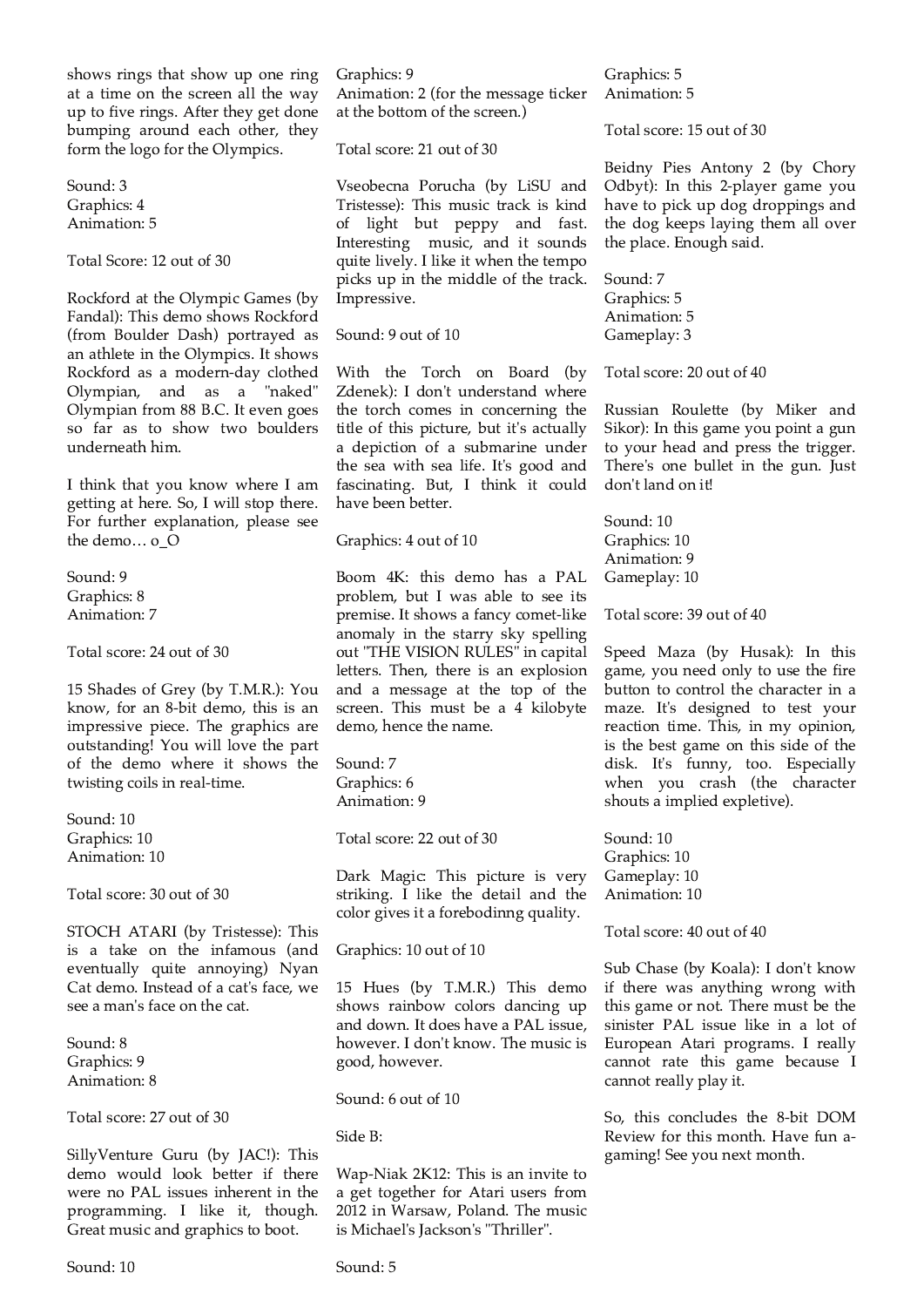#### **Latest Atari News**

Re-imagined "Asteroids" Game Coming to PC:

Early Access for Asteroids:  $Outpost^{TM}$ , Multiplayer Survival Game Coming Soon to PC.

Welcome to The New Gold Rush!

NEW YORK - February 10, 2015 -Atari®, one of the world's most publishers recognized and producers  $\overline{of}$ interactive entertainment, today announced the upcoming release of Asteroids: Outpost<sup>™</sup> for PC. This bold reimagining of the world-renowned 1979 arcade shooter puts players in the role of a deep space miner, as they struggle for survival in the asteroid belt. Asteroids: Outpost reinvents the classic Atari title as an open world, sandbox style, survival experience, where players mine, build and defend their base and grow their fortune as they go "from rocks to riches".

Set in the distant future, Asteroids: Outpost thrusts players into a harsh deep space environment. While on a massive, unforgiving asteroid, players face the challenges of exploring the asteroid, collecting resources, scavenging for ore, crafting equipment, and expanding their territory as they build highly customized bases - all while forming alliances and fighting off other players in challenging multiplayer gameplay. Recurring showers of smaller asteroids represent a source of wealth and a threat as players shoot down these incoming projectiles to defend their claims and harvest their components.

"Asteroids is one of the most iconic titles in Atari's portfolio of more than 200 games and franchises, and we're looking forward to ushering the game into today's digital gaming era," said Fred Chesnais, Chief Executive Officer, Atari. "We're paying homage to the original Asteroids by incorporating classic features such as asteroid

blasting capabilities, while introducing a completely new premise and gameplay. Asteroids: Outpost will appeal to both fans of the classic Asteroids as well as enthusiasts of immersive survival games and expansive MMOs."

Developed  $by$ Salty Games, Asteroids: Outpost will be available on PC. To keep up with the latest Outpost, on Asteroids: visit www.asteroidsoutpost.com.

Fans can also join the conversation by liking Asteroids: Outpost on Facebook at https://facebook.com/ asteroidsgame and following Asteroids: Outpost on Twitter, @Atari Asteroids.

 $# # #$ 



The Next SPACE Meeting is on March 13,<br>2015. We hope to see you there!